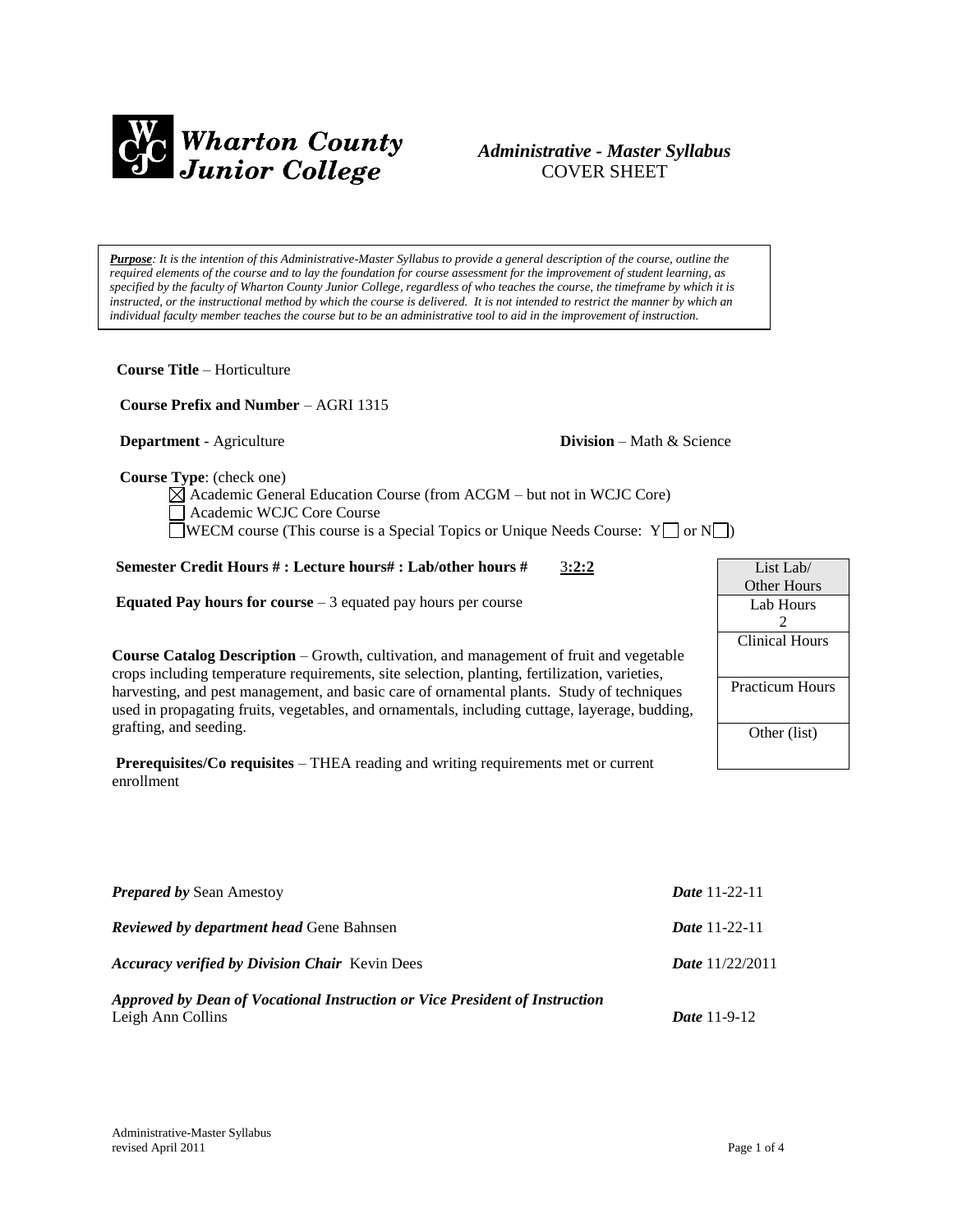

**I. Topical Outline** – Each offering of this course must include the following topics (be sure to include information regarding lab, practicum, clinical or other non-lecture instruction):

Vascular Plant Structure: Roots, Stems, Leaves Flowers, Fruit Two weeks Seed Germination **One** week Care and Maintenance of Seedlings One week Asexual Propagation Two weeks Soils One week Compost One week Ornamental Plants Two weeks Garden Vegetable Care and Maintenance Two weeks Orchard Management/Care and Maintenance Two weeks Plant Growing Structures: Greenhouses, etc. One week

#### Laboratory:

- 1. Field Trip Greenleaf Nursery
- 2. Plug establishment
- 3. Seed establishment
- 4. Composting
- 5. Greenhouse structures and plant containers
- 6. Soil and organic media
- 7. Asexual Propagation (may be any or all of the following)
	- A. Cuttings
	- B. Layerings
	- C. Grafting
	- D. Budding
	- E. Bulbs
	- F. Corms
- 8. Orchard field trip

# **II. Course Learning Outcomes**

Topical Outline Dedicated Instructional Time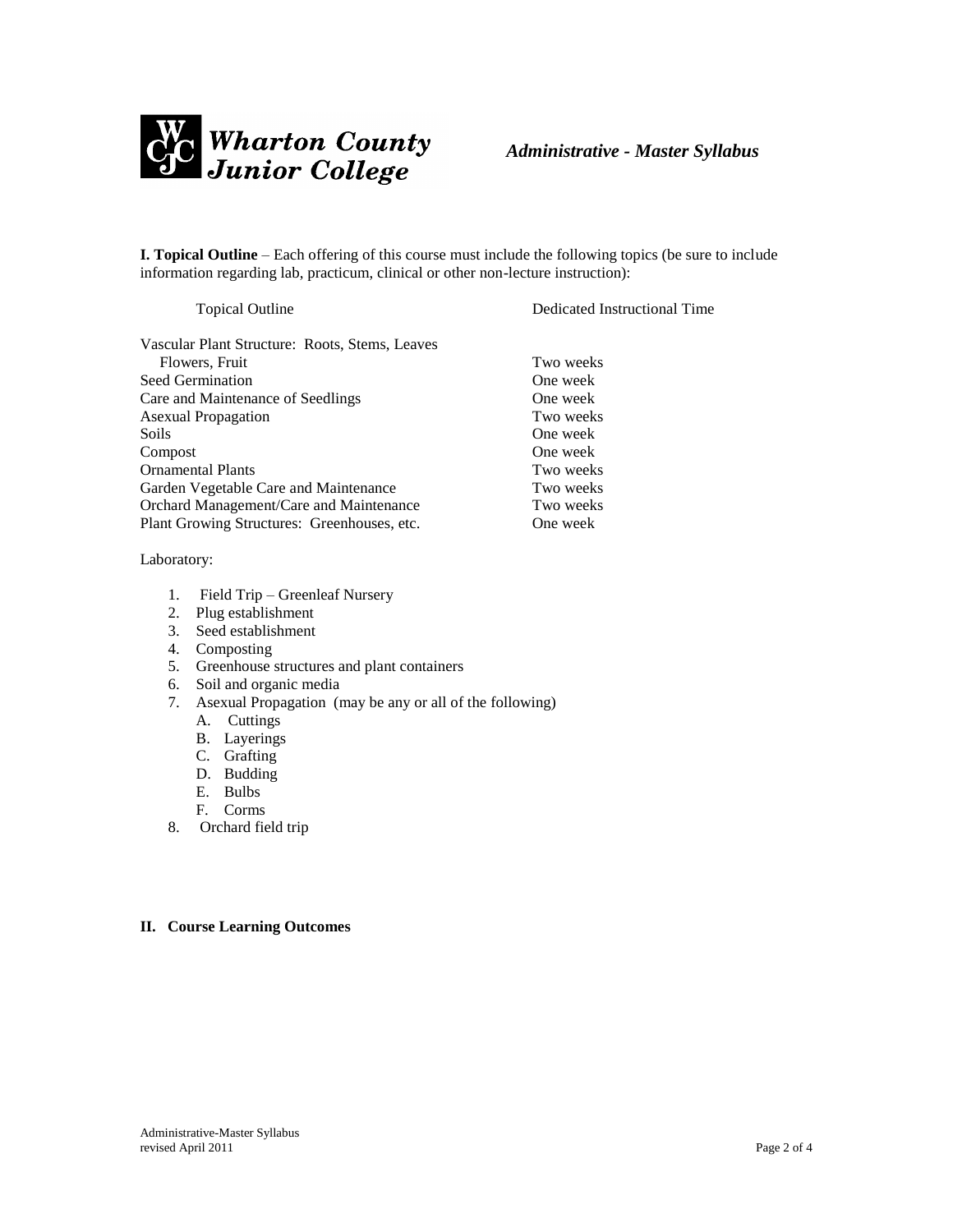| <b>Course Learning Outcome</b>                                                                                                                                                                                                                             | <b>Method of Assessment</b>                         |
|------------------------------------------------------------------------------------------------------------------------------------------------------------------------------------------------------------------------------------------------------------|-----------------------------------------------------|
| Students will:                                                                                                                                                                                                                                             |                                                     |
| Identify the structure of vascular plants such as<br>$\mathbf{1}$ .<br>roots, stems, leaves, and flowers; and understand<br>the functions of roots, stems, leaves, and flowers.                                                                            | 1.<br>Lecture, exams, and assignments               |
| Describe knowledge regarding soil composition,<br>2.<br>soil nutrients, fertilization, and soil reactions and                                                                                                                                              | $\overline{2}$ .<br>Lecture, exams, and assignments |
| water filtration rates.<br>3.<br>Identify different shrubs such as azaleas, camellias,<br>roses, and crepe myrtle; and under the overall care                                                                                                              | 3.<br>Lecture, exams, and assignments               |
| and maintenance of garden plants.<br>Understand and implement the methods for<br>4.<br>maintaining common houseplants regarding light,<br>water, and temperature requirements, repotting,                                                                  | Lecture, exams, and assignments<br>4.               |
| fertilization, and plant health.<br>Demonstrate knowledge regarding various methods<br>5.<br>of asexual propagation. These methods may<br>include but are not limited to: cuttings, layering,<br>grafting, budding, and propagation by bulbs and<br>corms. | 5.<br>Lecture, exams, and assignments               |
| Understand methods and care of seeds and<br>6.<br>seedlings, indoors and outdoors.                                                                                                                                                                         | Lecture, exams, and assignments<br>6.               |
| 7.<br>Understand the differences regarding care and<br>maintenance of different orchard type plants.<br>These plants may include but are not limited to:<br>peaches, plums, pears, apples, figs, blackberries,<br>strawberries, and pecans.                | 7.<br>Lecture, exams, and assignments               |

# **III. Required Text(s), Optional Text(s) and/or Materials to be Supplied by Student.**

Practical Horticulture, Fifth Edition. 2002. L.W. Rice and R.P. Rice. Prentice Hall, Upper Saddle River, NJ 07458. ISBN 0130946346

# **IV. Suggested Course Maximum** - 24

### **V. List any specific spatial or physical requirements beyond a typical classroom required to teach the course**.

The lecture room should include sufficient dry erase (or chalk) board for notes and illustrations, a computer with internet access and overhead computer projector (for instructor's use) and a traditional overhead projector.

Laboratory classroom required.